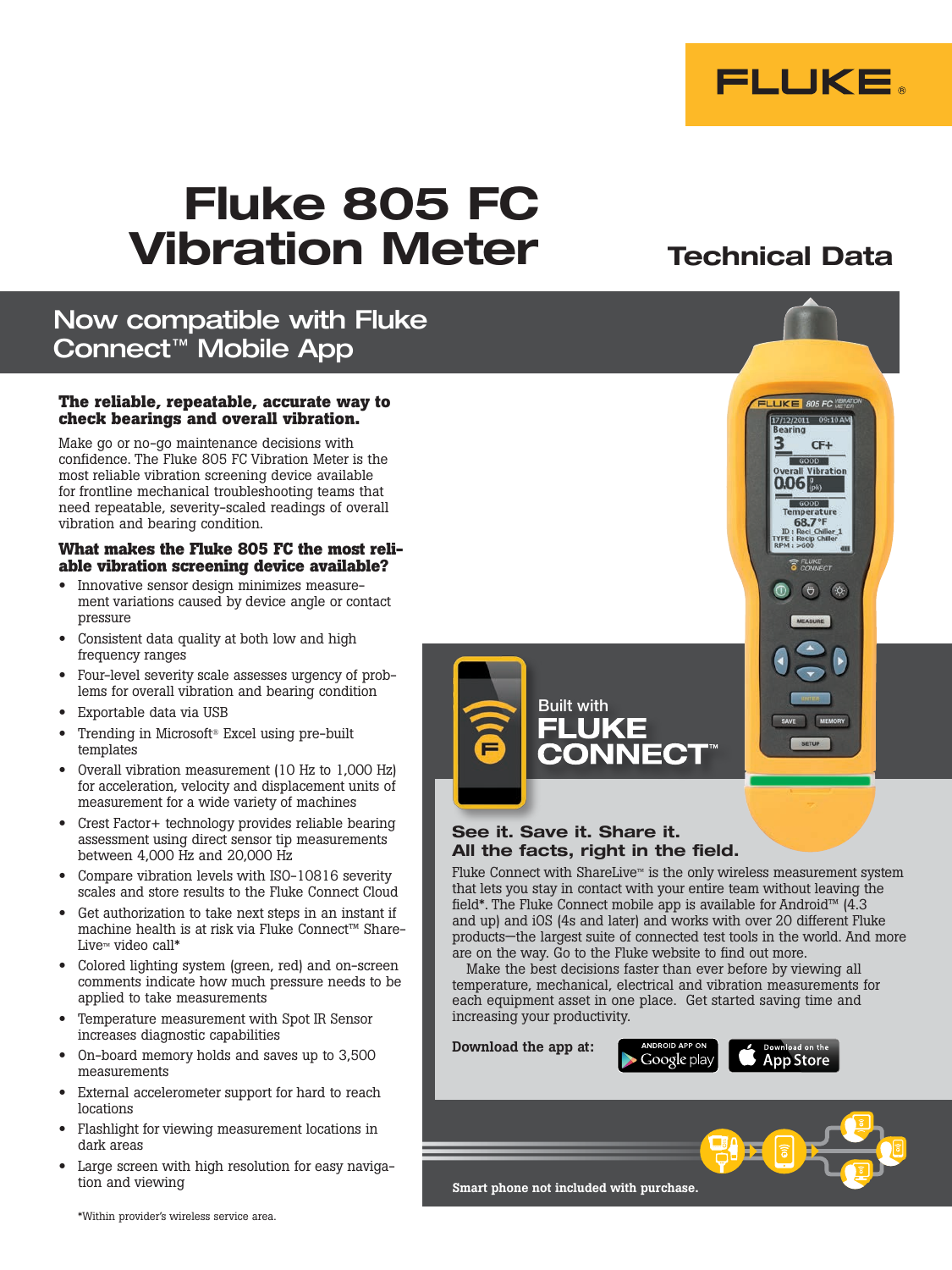

## What is Crest Factor +?

#### **Fluke 805 FC with Crest Factor + takes the confusion out of bearing assessment**

The original Crest Factor is used by vibration analysts to identify bearing faults. It is defined as the ratio of the peak value/RMS value of a time domain vibration signal.

A key limitation of using Crest Factor to identify bearing faults is that the Crest Factor does not increase linearly as the bearing degrades. In fact, the Crest Factor can actually decrease as a bearing nears catastrophic failure due to large RMS values.

In order to overcome this limitation, Fluke uses a proprietary algorithm known as Crest Factor + (CF+). CF+ values range from 1 to 16. As the bearing condition worsens, the CF+ value increases. To keep things simple, Fluke has also included a four-level severity scale that identifies the bearing health as Good, Satisfactory, Unsatisfactory or Unacceptable.



### Exporting and Trending with the 805 FC

#### **Export and Trend in Excel**

Trending, or repeated vibration measurements kept in a spreadsheet over time, allows you to better track machine health. With 805 FC you can easily:

- Export your result to Excel through USB connection
- Trend the readings with the pre-built Excel templates and plot graphs
- Compare the overall vibration readings to ISO Standards (10816-1, 10816-3, 10816-7)

Import measurements from the 805 FC Vibration Meter to an Excel template on your PC in order to trend the bearing parameters: overall vibration, CF+, and temperature. Looking at just the number alone for the overall vibration or temperature might not be of much benefit to the operator or technician if they don't know what the number means. The user may not know what is normal or what indicates a problem.

If measurements taken on the operator rounds are easily loaded into Excel, then the trend will show patterns of something that is becoming abnormal. The user can now see a clear picture of the changing bearing condition and deteriorating health of the machine.



Sample trend plot using the Fluke 805 FC trending template.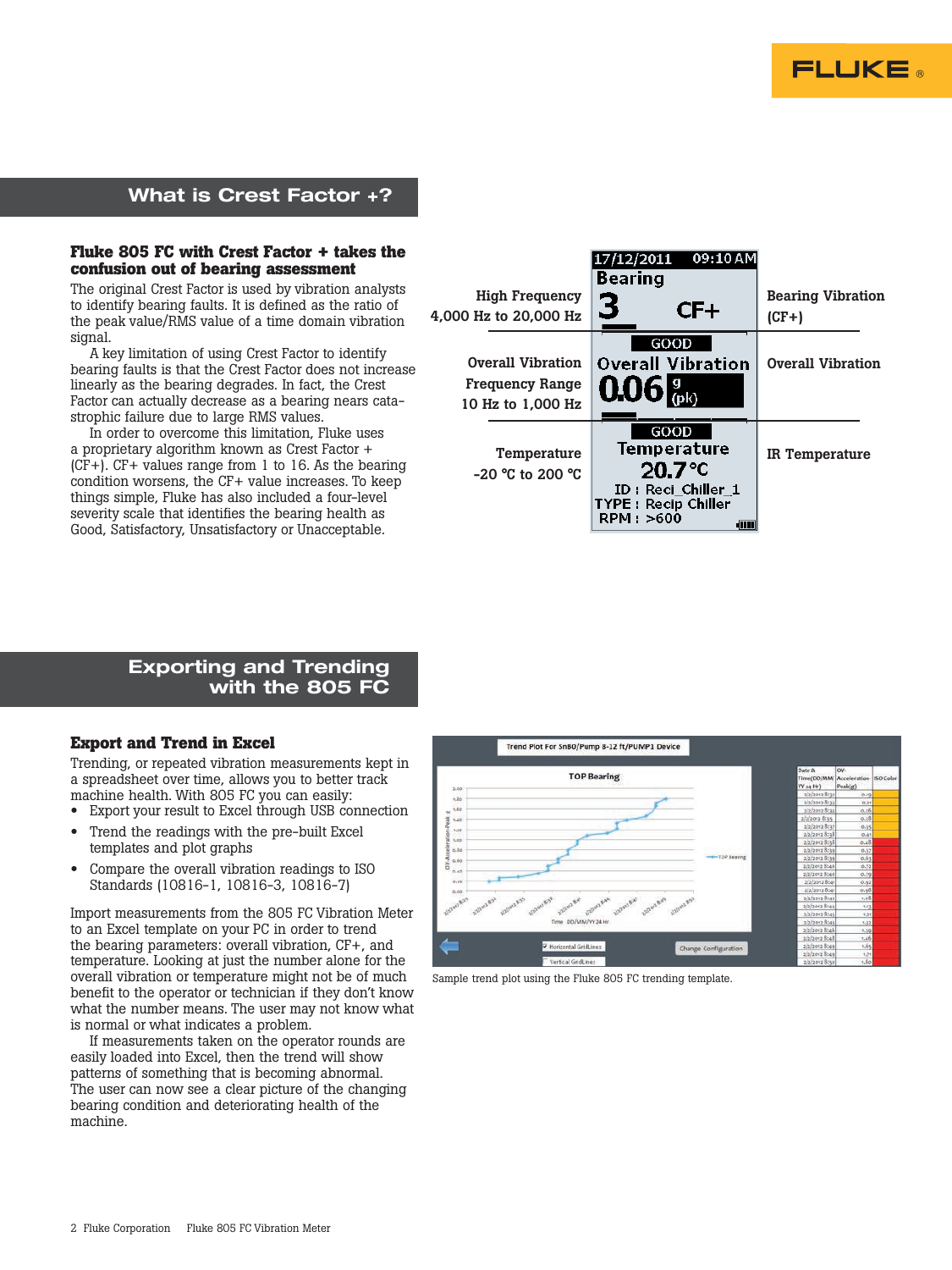

### Use the Fluke 805 FC Vibration Meter to check these machine categories:

#### **Chiller (refrigeration)**

- Reciprocating (Open motor and compressor separate)
- Reciprocating (Hermetic motor and compressor)
- Centrifugal (Hermetic or Open Motor

#### **Fans**

- Belt-driven Fans 1800 to 3600 RPM
- Belt-driven fans 600 to 1799 RPM
- General direct drive fans (direct coupled)
- Vacuum blowers (belt or direct drive)
- Large forced draft fans (fluid film brgs.)
- Large induced draft fans (fluid film brgs.)
- Shaft-mounted intergral fan (extended motor shaft)
- Axial flow fans (belt or direct drive)

#### **Cooling tower drives**

- Long, hollow drive shaft (motor)
- Belt drive (motor and fan all arrangements)
- Direct drive (motor and fan all arrangemetns

#### **Centrifugal Pumps**

Note: height is measured from grade to top motor bearing

- Vertical pumps (12' to 20' height)
- Vertical pumps (8' to 12' height)
- Vertical pumps (5' to 8' height) • Vertical pumps (0' to 5' height)
- Horizontal centrifugal end suction pumps direct coupled
- Horizontal centrifugal double suction pumps direct coupled
- Boiler feed pumps (turbine or motor driven)

#### **Positive Displacement Pumps**

- Positive displacement horizontal piston pumps (under load)
- Positive displacement horizontal gear pumps (under load)

#### **Air compressors**

- Reciprocating
- Rotary screw
- Centrifugal with or without external gearbox
- Centrifugal internal gear (axial meas.)
- Centrifugal internal gear (radial meas.)

#### **Blowers**

- Lobe-type rotary blowers (belt or direct drive)
- Multi-stage centrifugal blowers (direct drive)

#### **Generic gearboxes (rolling element bearings)**

• Single stage gearbox

#### **Machine tools**

- Motor
- Gearbox input
- Gearbox output
- Spindles roughing operations
- Spindles machine finishing
- Spindles critical finishing